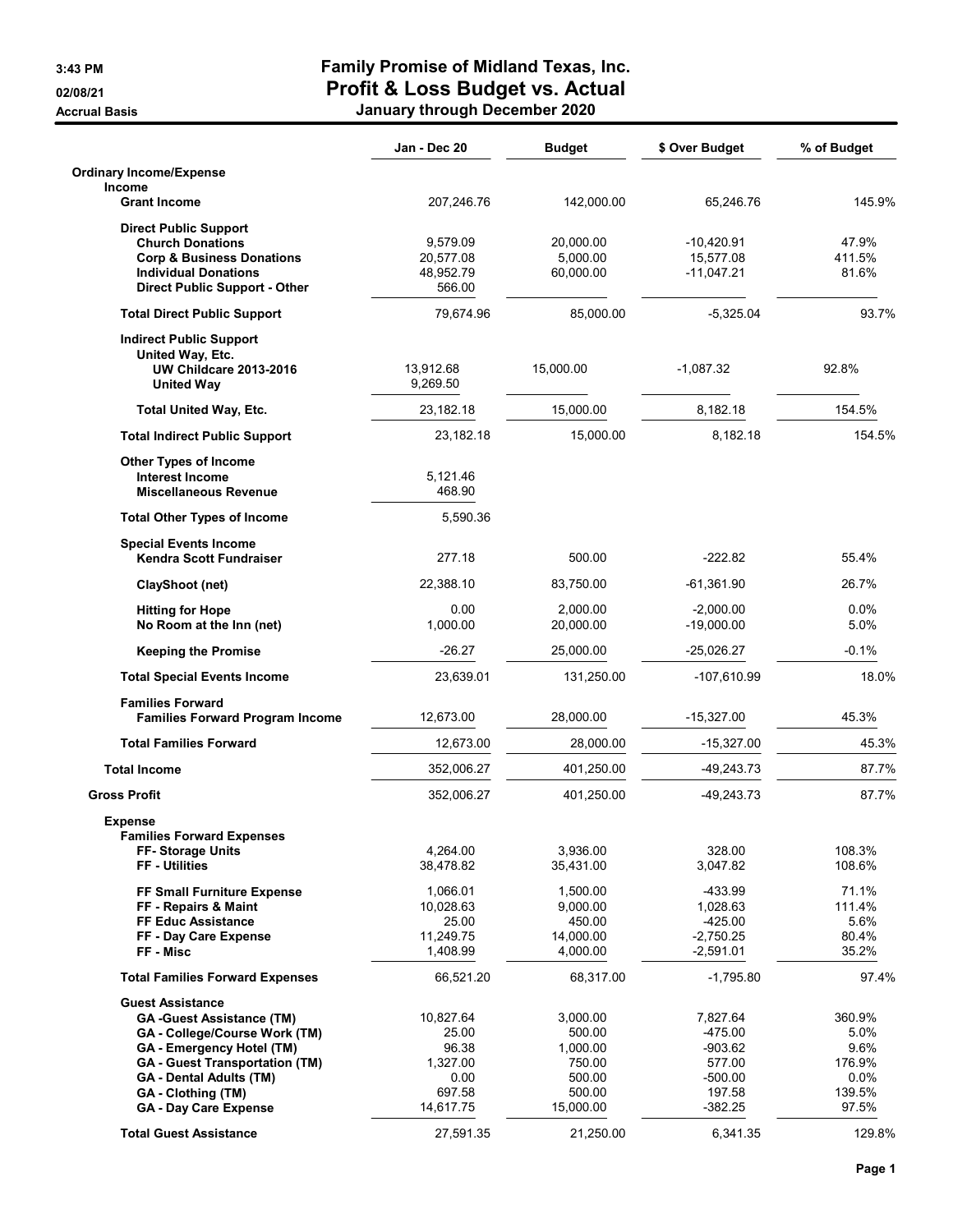## 3:43 PM Family Promise of Midland Texas, Inc. 02/08/21 Profit & Loss Budget vs. Actual Accrual Basis **Accrual Basis January through December 2020**

|                                                                         | Jan - Dec 20       | <b>Budget</b>      | \$ Over Budget           | % of Budget    |
|-------------------------------------------------------------------------|--------------------|--------------------|--------------------------|----------------|
| <b>Operations Expense</b>                                               |                    |                    |                          |                |
| <b>Facilities and Equipment</b><br><b>Small Furniture/Equipment Exp</b> | 284.97             | 2,500.00           | $-2,215.03$              | 11.4%          |
| <b>Total Facilities and Equipment</b>                                   | 284.97             | 2.500.00           | $-2,215.03$              | 11.4%          |
| <b>Payroll Expenses</b>                                                 |                    |                    |                          |                |
| <b>Payroll Expense/Wages</b>                                            | 183,387.34         | 188,215.00         | $-4,827.66$              | 97.4%          |
| Employer SUTA/SS/Medi                                                   | 14,649.51          | 15,122.00          | $-472.49$                | 96.9%          |
| <b>P/R Healthcare</b>                                                   | 6,500.00           | 6,651.00           | $-151.00$                | 97.7%          |
| <b>Payroll Fees</b>                                                     | 114.77             | 215.00             | $-100.23$                | 53.4%          |
| <b>Total Payroll Expenses</b>                                           | 204,651.62         | 210,203.00         | $-5,551.38$              | 97.4%          |
| <b>Contract Services</b>                                                |                    |                    |                          |                |
| <b>Accounting Fees</b>                                                  | 13,675.00          | 16,000.00          | $-2,325.00$              | 85.5%          |
| <b>Outside Contract Services</b>                                        | 0.00               | 3,000.00           | $-3,000.00$              | $0.0\%$        |
| <b>Total Contract Services</b>                                          | 13,675.00          | 19,000.00          | $-5,325.00$              | 72.0%          |
| <b>Rent - Shared Spaces</b>                                             | 17,791.30          | 21,630.00          | $-3,838.70$              | 82.3%          |
| <b>Dues &amp; Subscriptions</b>                                         | 1,035.75           | 1,300.00           | $-264.25$                | 79.7%          |
| Bank/CC/PayPal/Online Don Fees                                          | 1,709.90           | 1,500.00           | 209.90                   | 114.0%         |
| Books / Training                                                        | 0.00               | 500.00             | $-500.00$                | $0.0\%$        |
| <b>Food/Meals</b>                                                       | 175.92             | 800.00             | $-624.08$                | 22.0%          |
| <b>Postage, Mailing Service</b>                                         | 181.13<br>497.52   | 500.00<br>2,300.00 | $-318.87$<br>$-1,802.48$ | 36.2%<br>21.6% |
| <b>Printing and Copying</b><br><b>Supplies</b>                          | 2.402.19           | 2,500.00           | $-97.81$                 | 96.1%          |
| <b>Insurance Expense</b>                                                | 20,558.00          | 18,000.00          | 2,558.00                 | 114.2%         |
| <b>Day Center Utilities</b>                                             |                    |                    |                          |                |
| <b>DC Security System</b>                                               | 765.93             | 2,000.00           | $-1,234.07$              | 38.3%          |
| <b>DC Website</b>                                                       | 350.00             | 200.00             | 150.00                   | 175.0%         |
| DC Lawn Care & Maint (TM)                                               | 0.00               | 2,000.00           | $-2,000.00$              | $0.0\%$        |
| <b>DC Electricity</b>                                                   | 1,707.35           | 1,500.00           | 207.35                   | 113.8%         |
| <b>DC Gas</b>                                                           | 913.34             | 1,000.00           | $-86.66$                 | 91.3%          |
| DC Telephone / Internet / Cable                                         | 1,313.87           | 2,000.00           | $-686.13$                | 65.7%          |
| <b>DC Water/Sewer</b>                                                   | 1,338.10           | 1,500.00           | $-161.90$                | 89.2%          |
| <b>Total Day Center Utilities</b>                                       | 6,388.59           | 10,200.00          | $-3,811.41$              | 62.6%          |
| Day Center Expenses (TM)                                                | 862.37             | 1,000.00           | $-137.63$                | 86.2%          |
| Day Center Repairs & Maint                                              | 0.00               | 3,000.00           | $-3,000.00$              | $0.0\%$        |
| <b>Vehicle Expenses</b>                                                 | 3,448.46           | 3,000.00           | 448.46                   | 114.9%         |
| <b>Total Operations Expense</b>                                         | 273,662.72         | 297,933.00         | $-24,270.28$             | 91.9%          |
| <b>Other Expenses</b>                                                   |                    |                    |                          |                |
| <b>Advertising/Public Awareness</b>                                     | $-224.07$          | 5,000.00           | $-5,224.07$              | $-4.5%$        |
| <b>Background Checks</b>                                                | 120.00             | 500.00             | $-380.00$                | 24.0%          |
| <b>Drug Screens</b><br><b>Mailout/Fundraising Exp</b>                   | 670.00             | 1,500.00           | $-830.00$                | 44.7%          |
| <b>National IHN Dues</b>                                                | 597.00<br>4,500.00 | 4,000.00           | 500.00                   | 112.5%         |
| <b>Staff Development</b>                                                | 0.00               | 1,000.00           | $-1,000.00$              | 0.0%           |
| <b>Volunteer Recognition</b>                                            | 0.00               | 500.00             | $-500.00$                | 0.0%           |
| <b>Depreciation Expense</b>                                             | 29,580.00          | 20,000.00          | 9,580.00                 | 147.9%         |
| <b>Total Other Expenses</b>                                             | 35,242.93          | 32,500.00          | 2,742.93                 | 108.4%         |
| <b>Travel and Meetings</b>                                              | 130.62             | 1,250.00           | $-1,119.38$              | 10.4%          |
| <b>Total Expense</b>                                                    | 403,148.82         | 421,250.00         | $-18,101.18$             | 95.7%          |
| <b>Net Ordinary Income</b>                                              | -51,142.55         | $-20,000.00$       | $-31,142.55$             | 255.7%         |
| <b>Other Income/Expense</b>                                             |                    |                    |                          |                |
| <b>Other Income</b>                                                     |                    |                    |                          |                |
| Cap Campaign Inc                                                        |                    |                    |                          |                |
| <b>Capital Campaign Income</b>                                          | 3,951,247.13       |                    |                          |                |
| Dividend - Invesco Cap Campaign                                         | 3,829.63           |                    |                          |                |